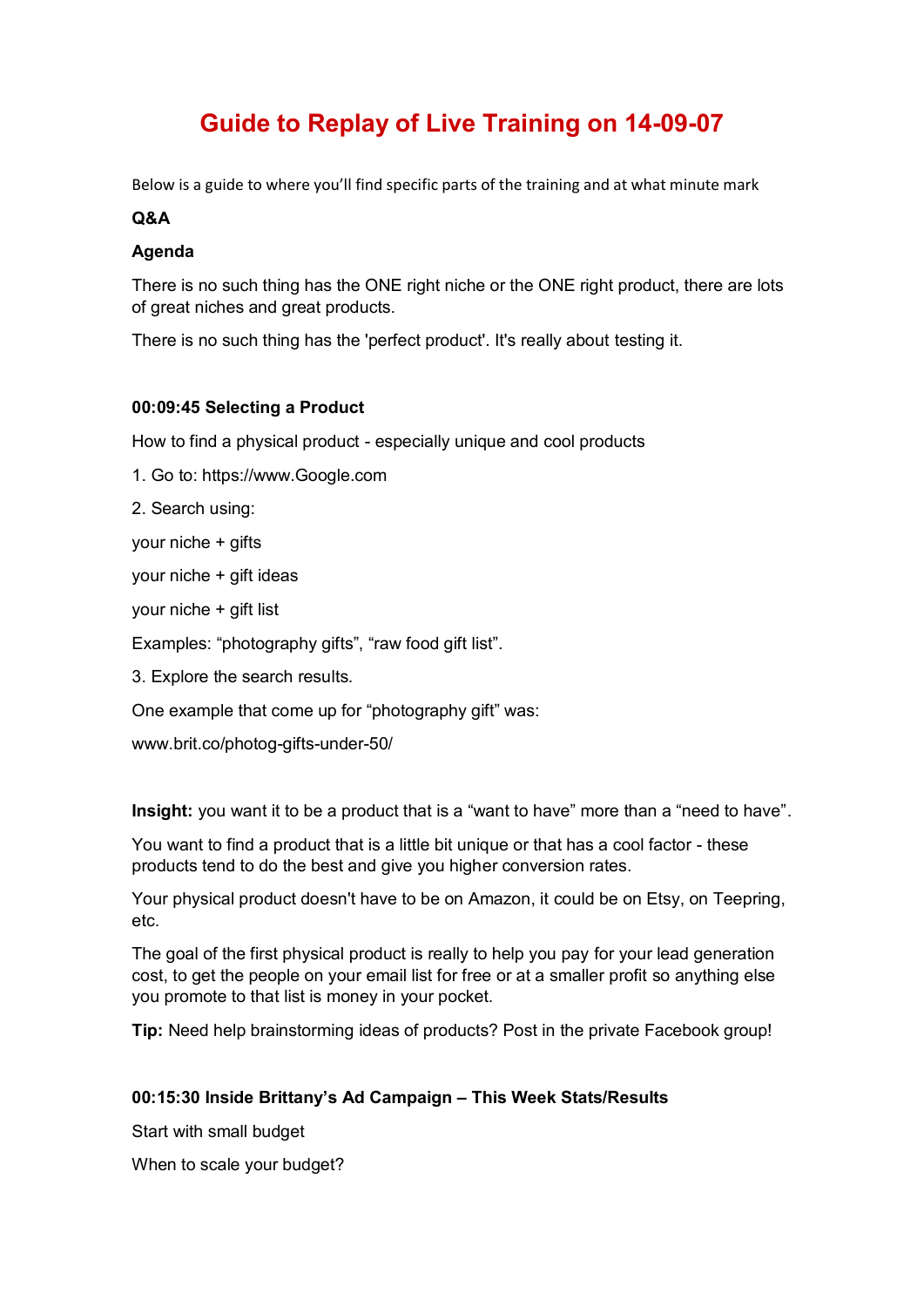- When you are winning your money back.
- Scale progressively to make sure you are still making money/profit
- Raise it early in morning.

What's working - The Strategy The Ad - Optimization - Facebook Ads Reporting "There is no such thing as 100% success or 100% failure"

How to know if your ad is working

- Right product/right targeting
- Post page engagement (likes, shares, tagging people, comments...)

## Right/wrong targeting - Click Through Rate

Optimize your ad first for opt-ins, second for demographics that are sharing or liking it

## **00:33:35 Creating your first Ad or Improving it**

- how to target/create/understand your audience?

**Tool:** Audience Insights

hhtps://www.facebook.com/ads/manage/ - on the left menu, click 'Audience Insights'

# **Tool:** Feedly

http://feedly.com/ (for ideas for content, products, audience interests, resources...)

#### **00:49:30 Graph Search**

- How to save your custom audience on FB
- Activities
- Purchase behavior
- Type on Facebook search box (top of the page):
- "Interests liked by people who like X"

Example: "Interests liked by people who like Bramble Berry"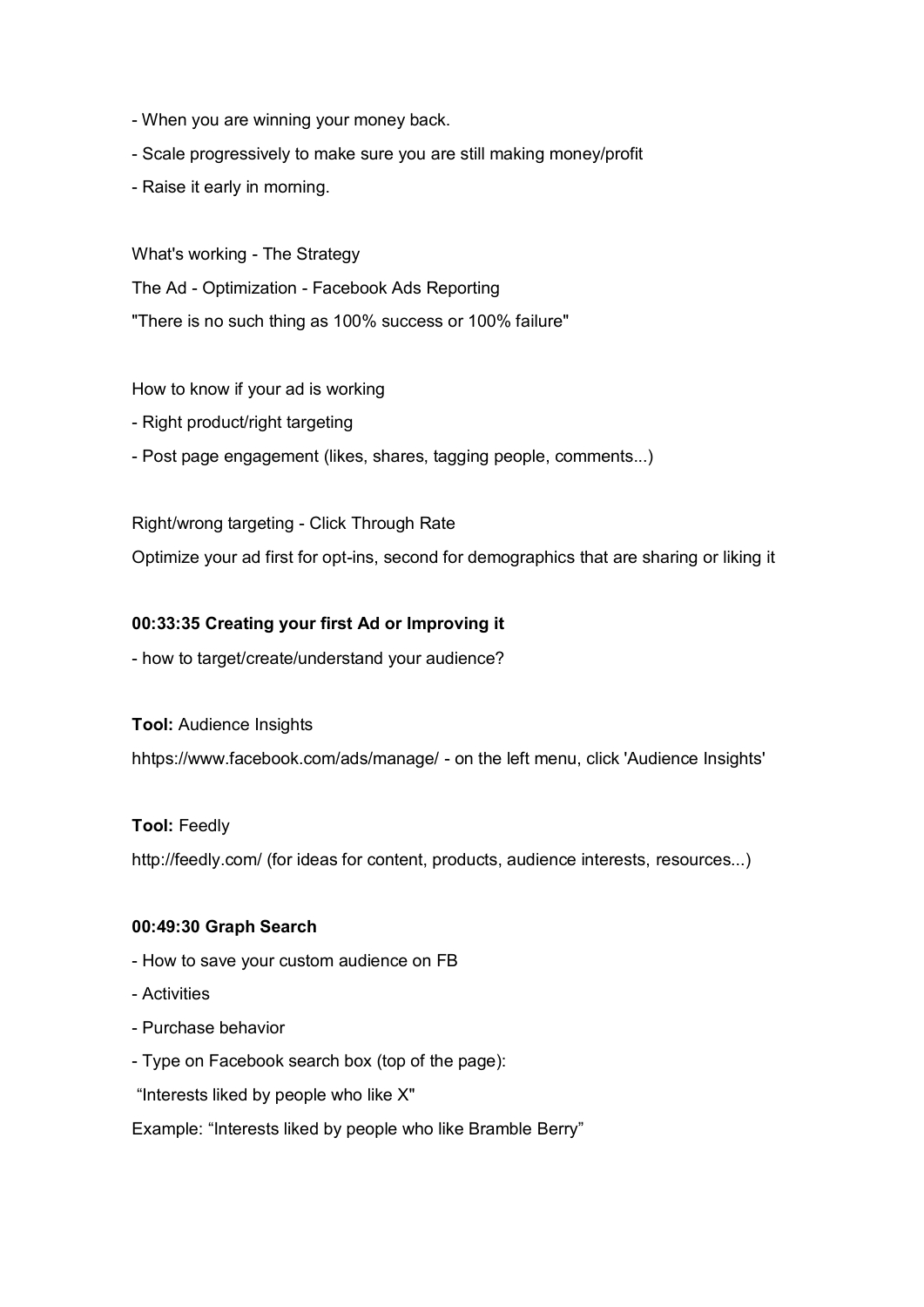#### **00:56:40 Two Additional Sales Strategies**

- 1. Second Opt in Page to reply to comments on FB page
- 2. Added Section to all Emails

Include Unsubscribe Link in all emails

## **1:07:00 Next Week Agenda**

#### **1:08:10 Q&A**

How frequently to email them?

Can I use the same conversion pixel for two ads in the same campagin?

How to initialize your custom audience inside Facebook? How to get the first interest to start the process?

How do you know how to stop promoting a product and choose something else? (while testing before sourcing)

TeeSpring: http://teespring.com/ for Tshirts

Email templates

Value of each subscriber in your list

How many days after you start your Facebook ad campaign, do you look at changing your targeting? Data vs number of days - Facebook Ads Reporting

Do I need to have/open a business/company?

Squeeze Page Conversion rate